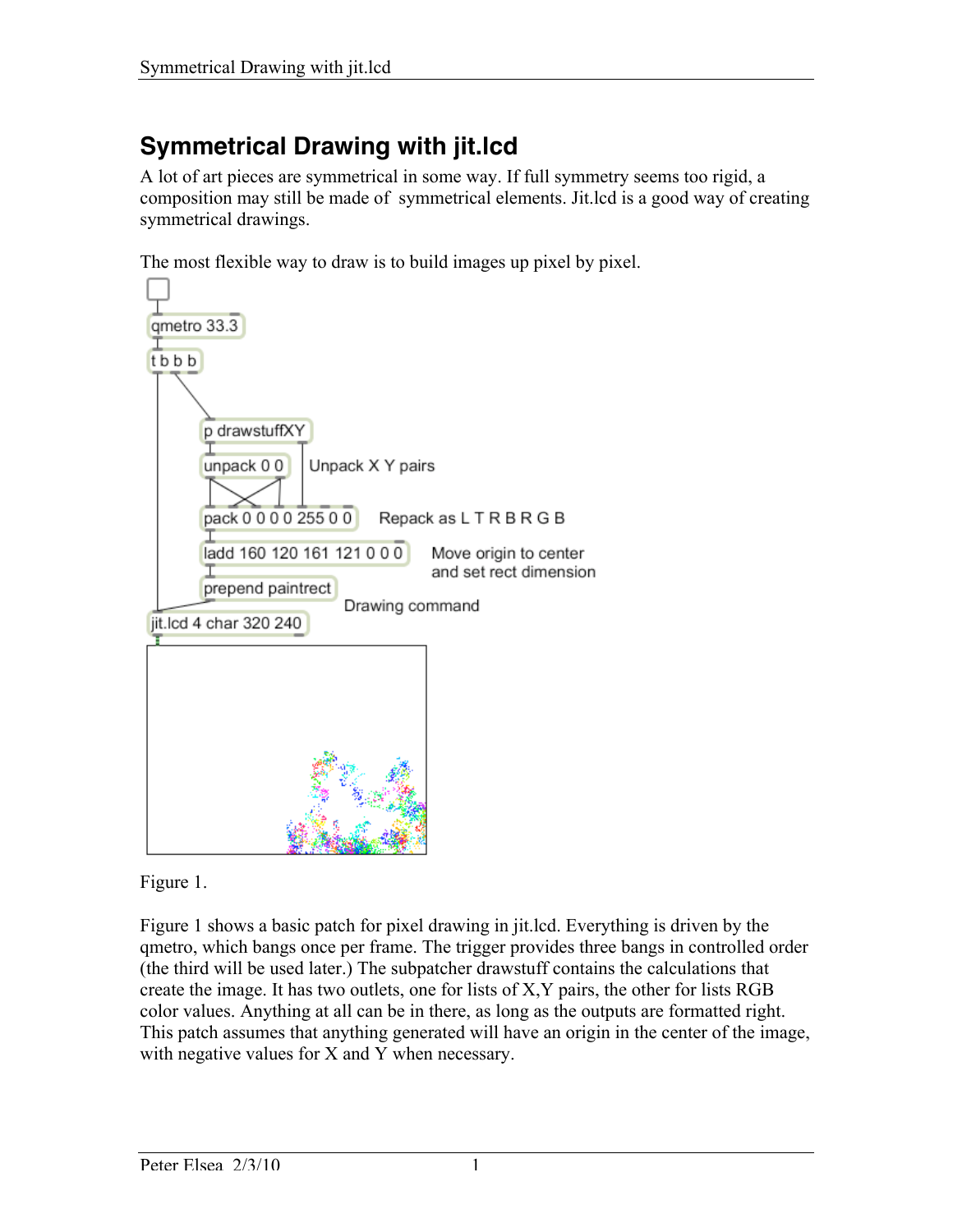The XY pairs are unpacked and then repacked to provide the numbers for left, top, right, and bottom required by the paintrect command. The RGB list can be used as is if it is attached to the last but third outlet. The Ladd object serves two functions. It moves the drawing to the center of the window and adds 1 to the right and bottom values to give the rectangles about to be painted a size of 1 by 1. I split these functions out from the drawing subpatcher in order to make the image mobile-- by changing the list in Ladd, the image can be moved around the screen and the size of the pixels can be changed.



Figure 2.

Figure 2 shows a typical drawstuff subpatch. This just puts some random blobs in the window. The use of drunk will keep the blob pretty much contained, whereas random would scatter dots all over. Note that this only generates positive numbers. Figure 1 shows how this is confined to one quarter of the screen. (It doesn't have to be.) Figure 3 shows the addition of one object:



Figure 3.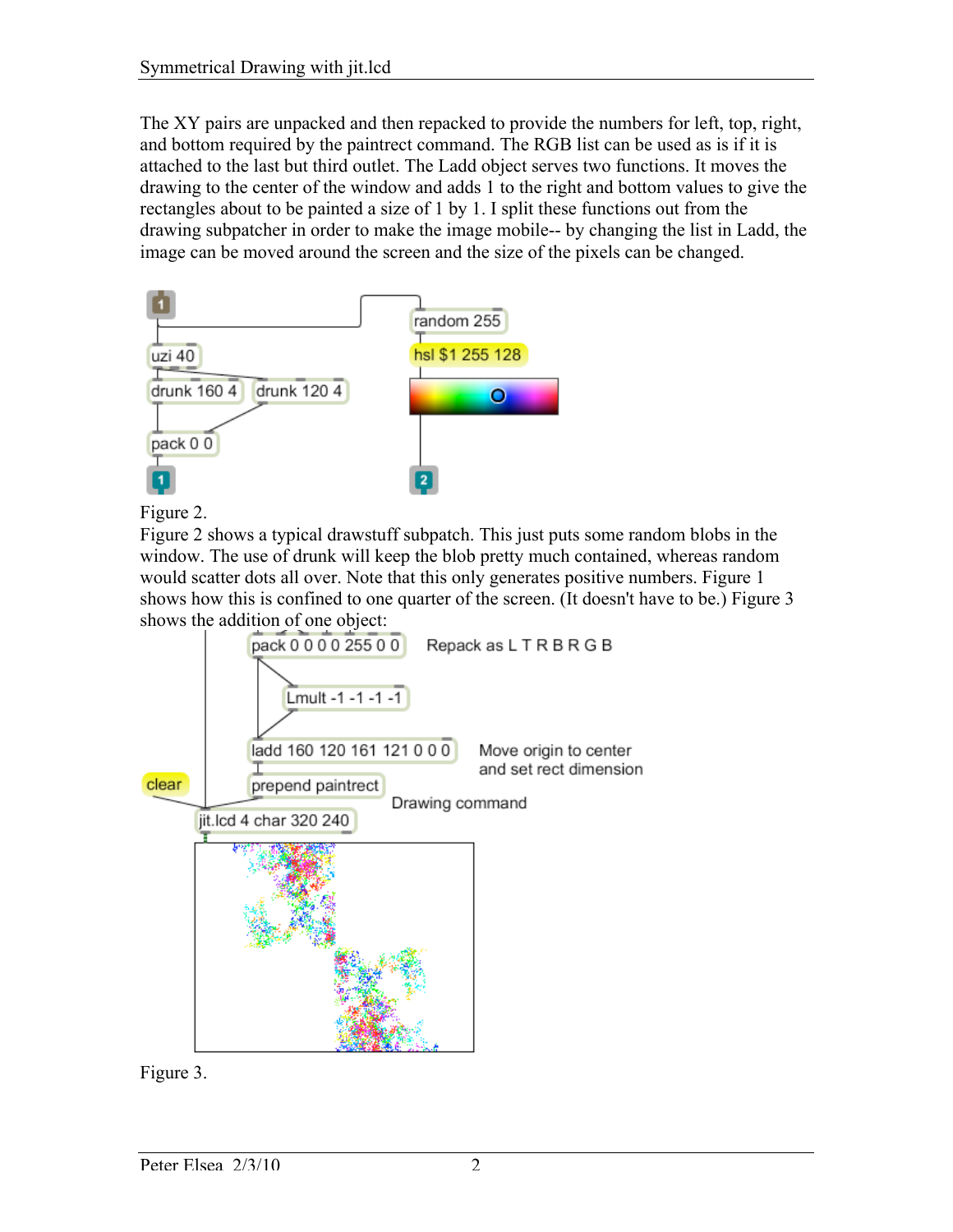The Lmult object added just below the pack object duplicates every drawing command with the signs reversed. Points with negative X and Y coordinates will be drawn above and to the left of the origin. Adding two more Lmult objects will fill the window:



Figure 4. Quadrilateral symmetry

Figure 4 shows quadrilateral symmetry. Each point is now drawn 4 times. Can you see how bilateral symmetry can be achieved with fewer objects?



Figure 5. Bilateral symmetry

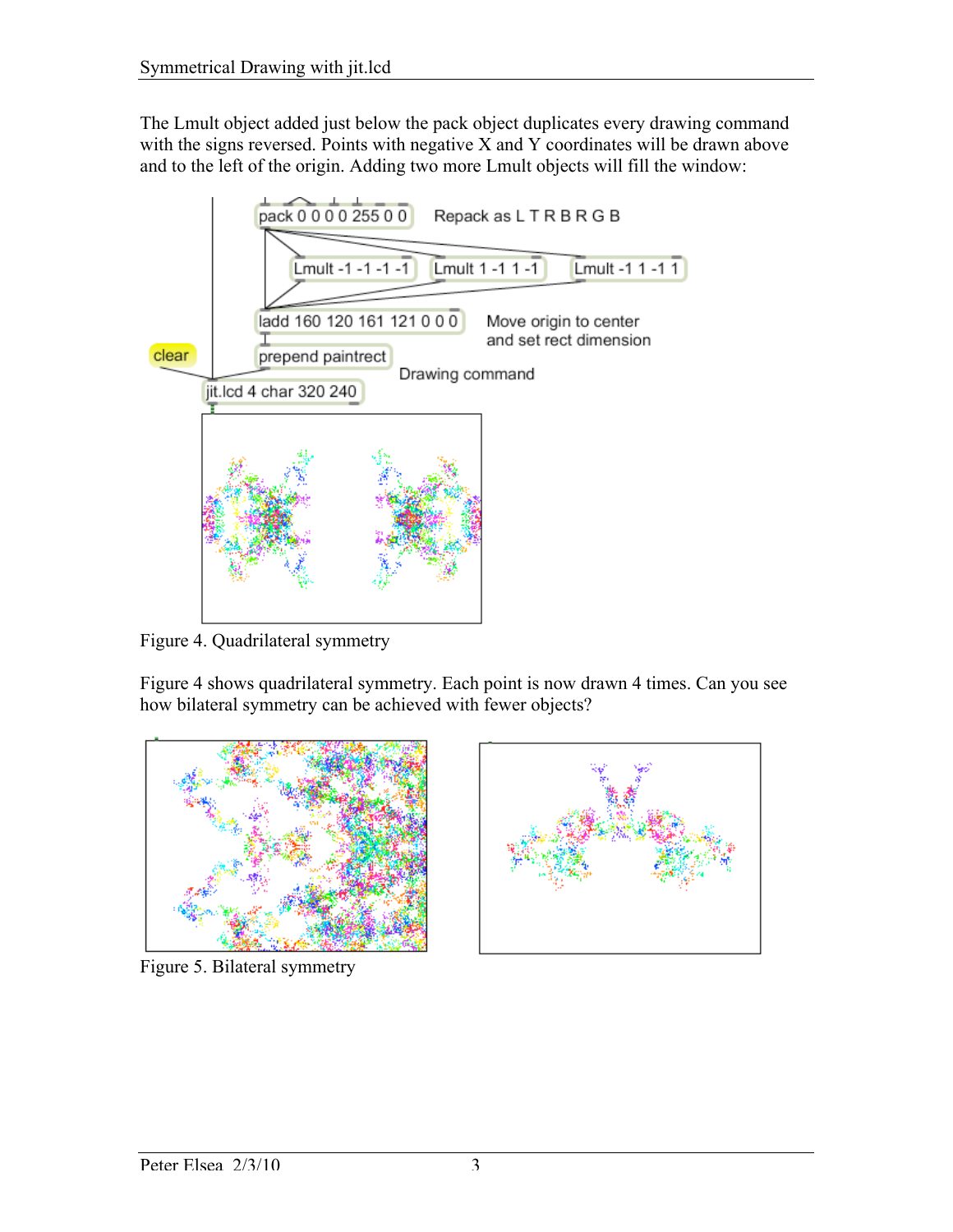## *Radial Symmetry*



Figure 6.

Figure 6 shows the patch of figure 1 modified for radial symmetry. The objects between the drawstuff subpatch and the big pack have been replaced by subpatchers that take the drawing coordinates and rotate them by a desired angle. Figure 7 reveals the contents: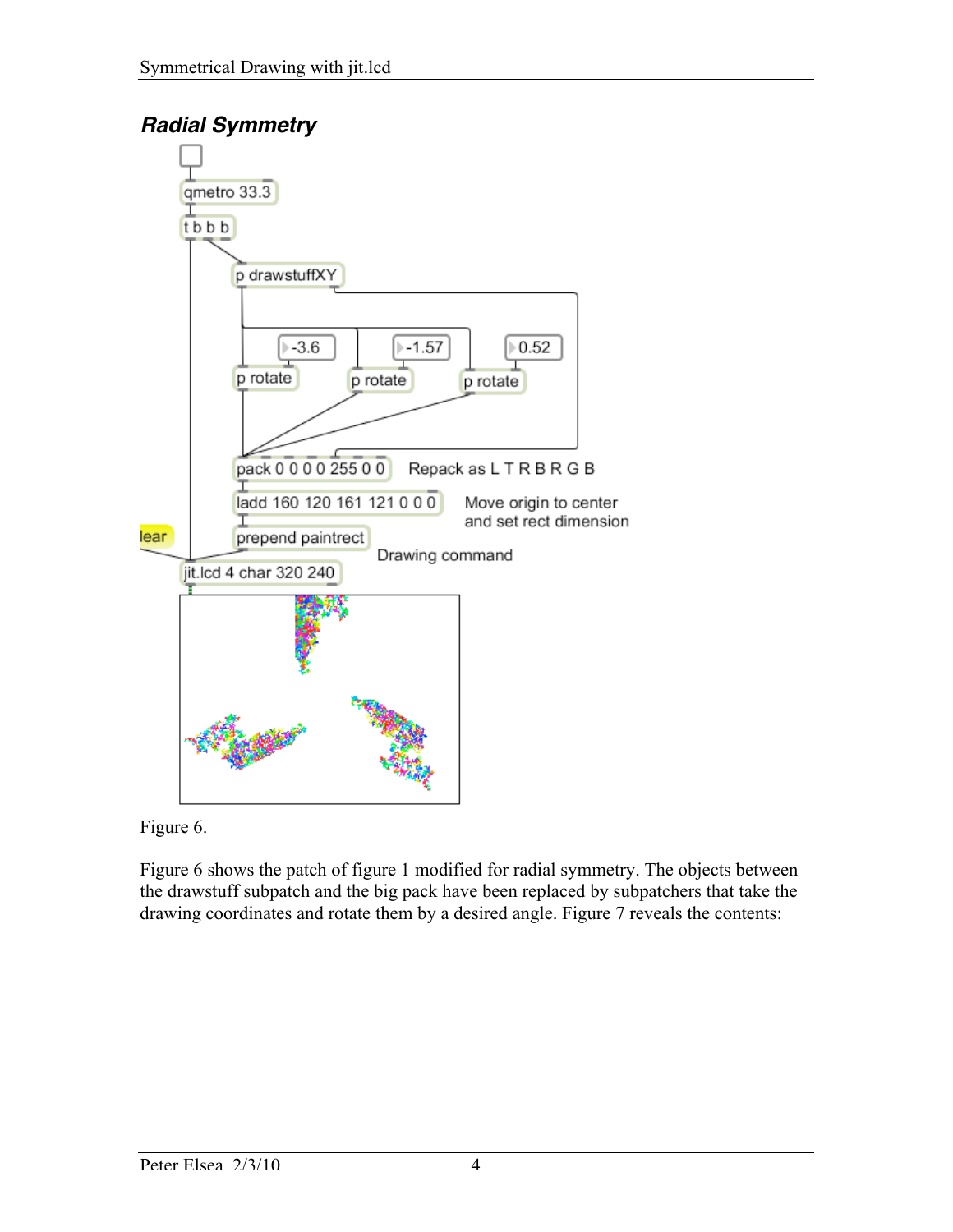

Figure 7. The contents of the rotate subpatch

The X and Y coordinates that the drawing patch throws out are converted to radius and angle of the polar coordinate system<sup>1</sup>. The angle is changed and the results converted back. Packing the numbers into an XYXY list just simplifies the main patch. The only difficult thing about this is figuring out the angles. Divide  $2\pi$  by the number of arms you want, and add a common value to all angles to rotate the entire figure.

You will often combine lateral symmetry and radial symmetry in the same patch.



## Figure 8.

Figure 8 shows an image generator that is vertically symmetrical . This creates a random walk that can step in one of six directions. Typical output is shown in figure 9. The

<sup>&</sup>lt;sup>1</sup> This can be made more efficient by modifying the drawstuffXY to send polar coordinates.